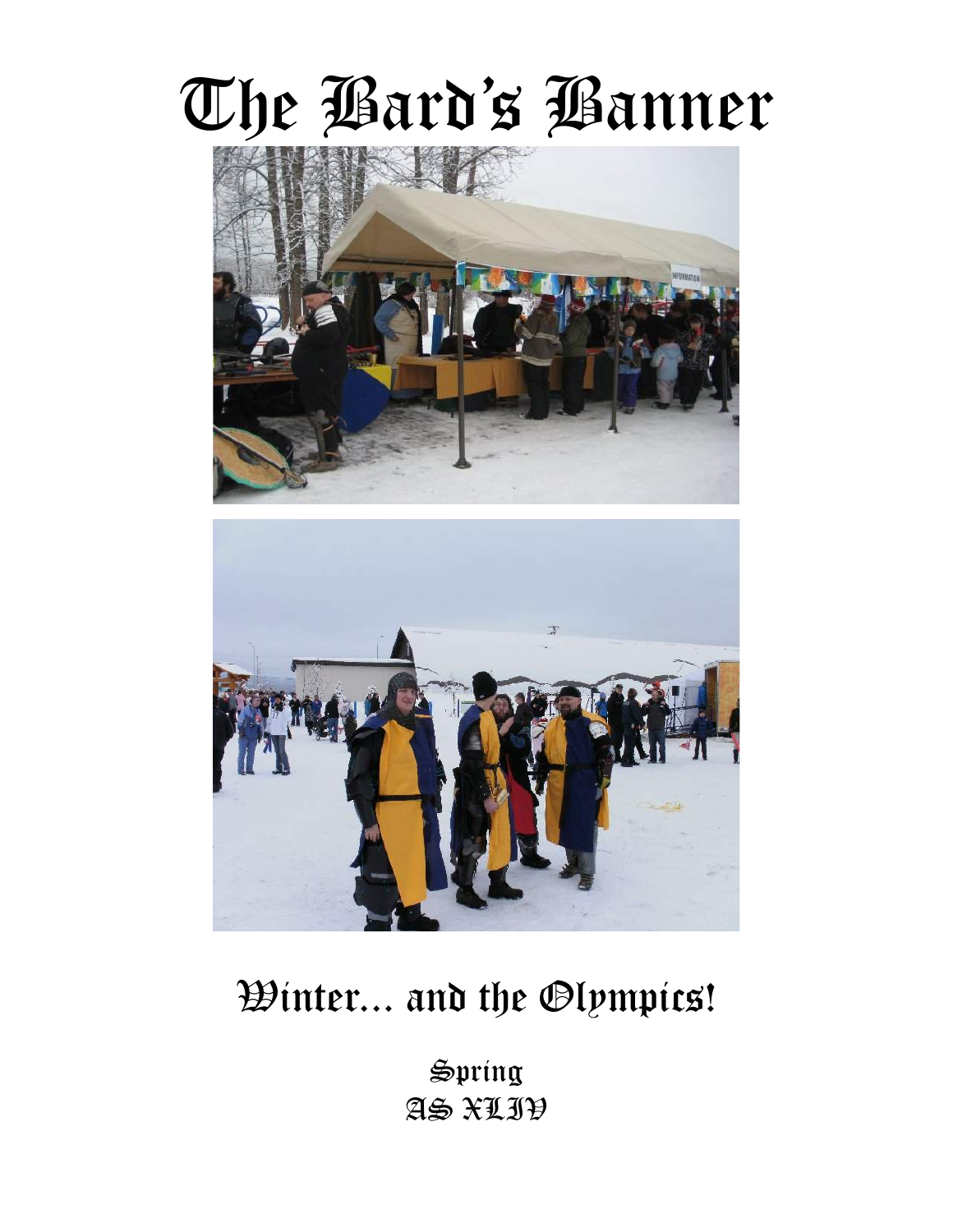## The Bard's Banner; Volume 1, Issue 3 Spring AS XLIV (2010)

| <u>Tir Bannog Officers</u><br>Seneschal: Lord Nikolaas d'Anvers (Scott<br>Brown); scottejbrown@telus.net<br>Deputy Seneschal: HL Betha of Dawlish (Cyndy<br>Jeffery); cardinal@bulkley.net<br>$(250 - 846 - 5290)$ | Table of Contents<br>Welcome!<br>pq.3<br>Olympic Fever!<br>pq.3<br>Gold Medal Practice<br>pq.4<br>Who's Your Pope?<br>pq.5<br>Upcoming Events<br>pq.6                                                                     |
|--------------------------------------------------------------------------------------------------------------------------------------------------------------------------------------------------------------------|---------------------------------------------------------------------------------------------------------------------------------------------------------------------------------------------------------------------------|
| Exchequer: HL Tewl Gover (Douglas Jeffery);<br>cardinal@bulkley.net<br>$(250 - 846 - 5290)$                                                                                                                        |                                                                                                                                                                                                                           |
| Herald: Lady Alys Lakewood (Jennifer Miller);<br>kjc3mill@telus.net                                                                                                                                                | The Bard's Banner is published (hopefully)<br>4 times per year, on a seasonal schedule. It is a<br>publication of the Shire of Tir Bannog, in the                                                                         |
| Chronicler: Lord Piers Lakewood (Kevin Miller);<br><u>kj2mill@lakescom.net</u>                                                                                                                                     | Principality of Tir Righ, Kingdom of An Tir, of the<br>Society for Creative Anachronism, Inc. It is not a<br>corporate publication of the SCA, nor does it<br>delineate SCA policy.                                       |
| Rapier Branch Marshall: HL Liam Dughlus (Will<br>Sutherland); willstavern@hotmail.com                                                                                                                              | Copyright 2010 Society for Creative<br>Anachronism, Inc                                                                                                                                                                   |
| Master of Stables: Lord Sigehere (Troy Reitsma)<br>A&S Officer: Lady Serena Duran de Paz (Leigh                                                                                                                    | This publication shall recognize those that<br>submit articles, photos, etc. You won't be paid for<br>your submission, but you will have the thanks of<br>myself and our readers.                                         |
| St. Jean)                                                                                                                                                                                                          | If you find you need to contact me over<br>something herein, please send an email to:<br>kj2mill@lakescom.net                                                                                                             |
| Archery Officer: Lord Madyn Vach (Randy St.<br>Jean)                                                                                                                                                               | Lastly, this publication is meant for the<br>enjoyment of all; share it amongst yourselves and<br>your friends. At the end of the day, if I've made<br>someone smile, I've done my job.<br>-Piers Lakewood (Kevin Miller) |
|                                                                                                                                                                                                                    |                                                                                                                                                                                                                           |

Щ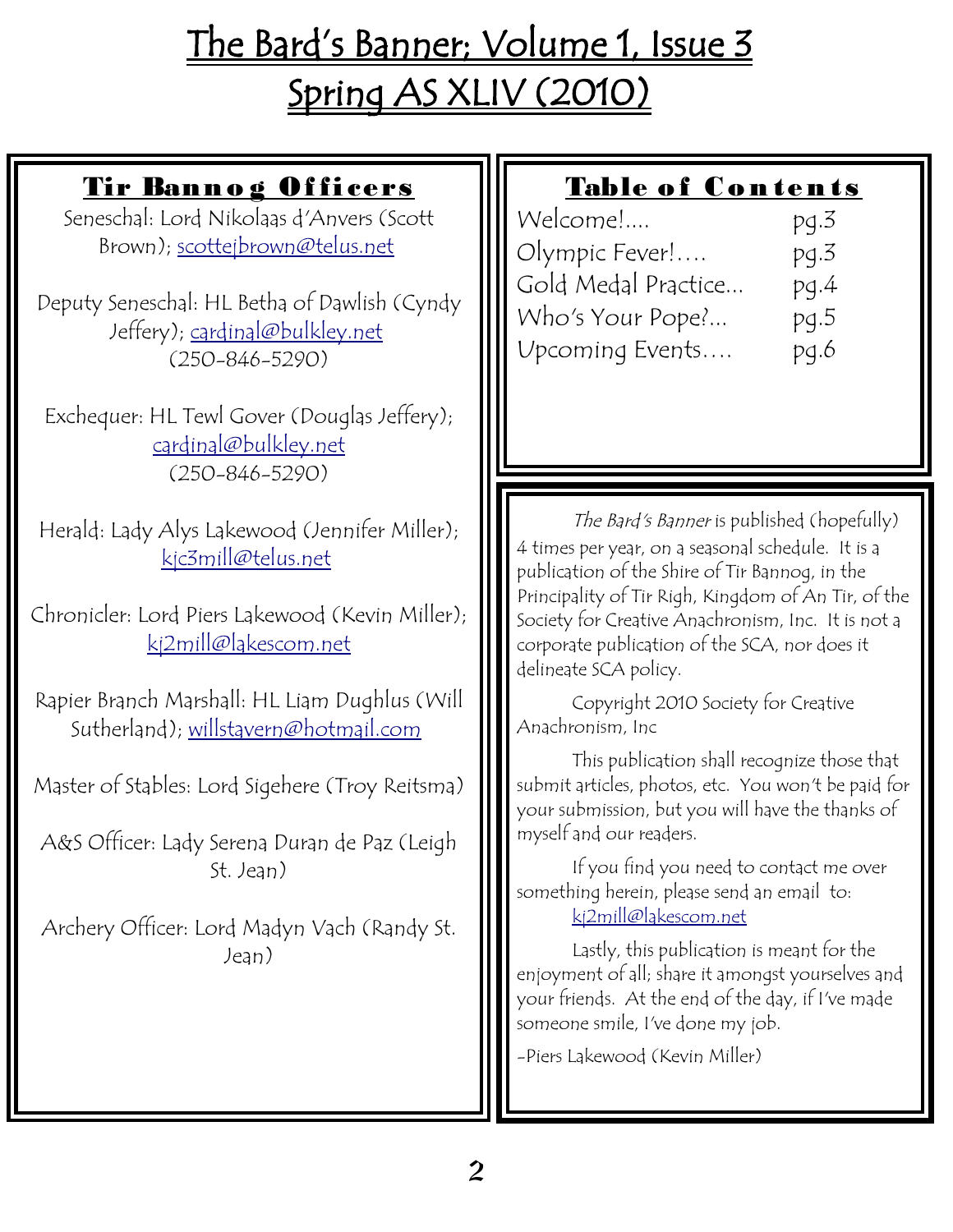#### Welc ome!





(The humble Editor and his much better half!)

January 30, 2010 brought the Olympic torch to the small town of Burns Lake, BC, Canada. And with it came an opportunity for the Burns Lake Medieval Club to do its thing for the crowds!



(Lady Serena and myself manning our club "booth")

Greetings, dear friends and readers, to this, the third issue of of the Banner. At this time of my writing, Spring is finally in the air, though it brings with it a chill our equipment and display set up. We were guided to wind, a reminder that Winter is not too far gone. The crew arrived early on the "Day of the Torch" to get an open site by one of the site coordinators, and found

Speaking of which, with the bitter cold of winter settled souvenir table, a handy location that gave us a steady ourselves placed right by the main information and stream of traffic by our tables.

over us for many a month, not much happens in the North in the way of events and tourneys, so this issue shall be briefer than the past two.

That is not say that I have nothing to report about, though. Our medieval club got involved in Olympic Fever, and we hosted a practice for some out of town guests that happened to coincide with a certain Gold Medal game. As well as this, our regular columnist, Wlfryd of Leeds, brings us an article on persona development.

As ever, if you wish to include something of interest in this, our newsletter, please contact me at: [kj2mill@lakescom.net](mailto:kj2mill@lakescom.net)



(the heavies take a break between demo battles)

Most of the morning was spent chatting with curious passersby, getting our photos taken with both children

-Piers Lakewood, Editor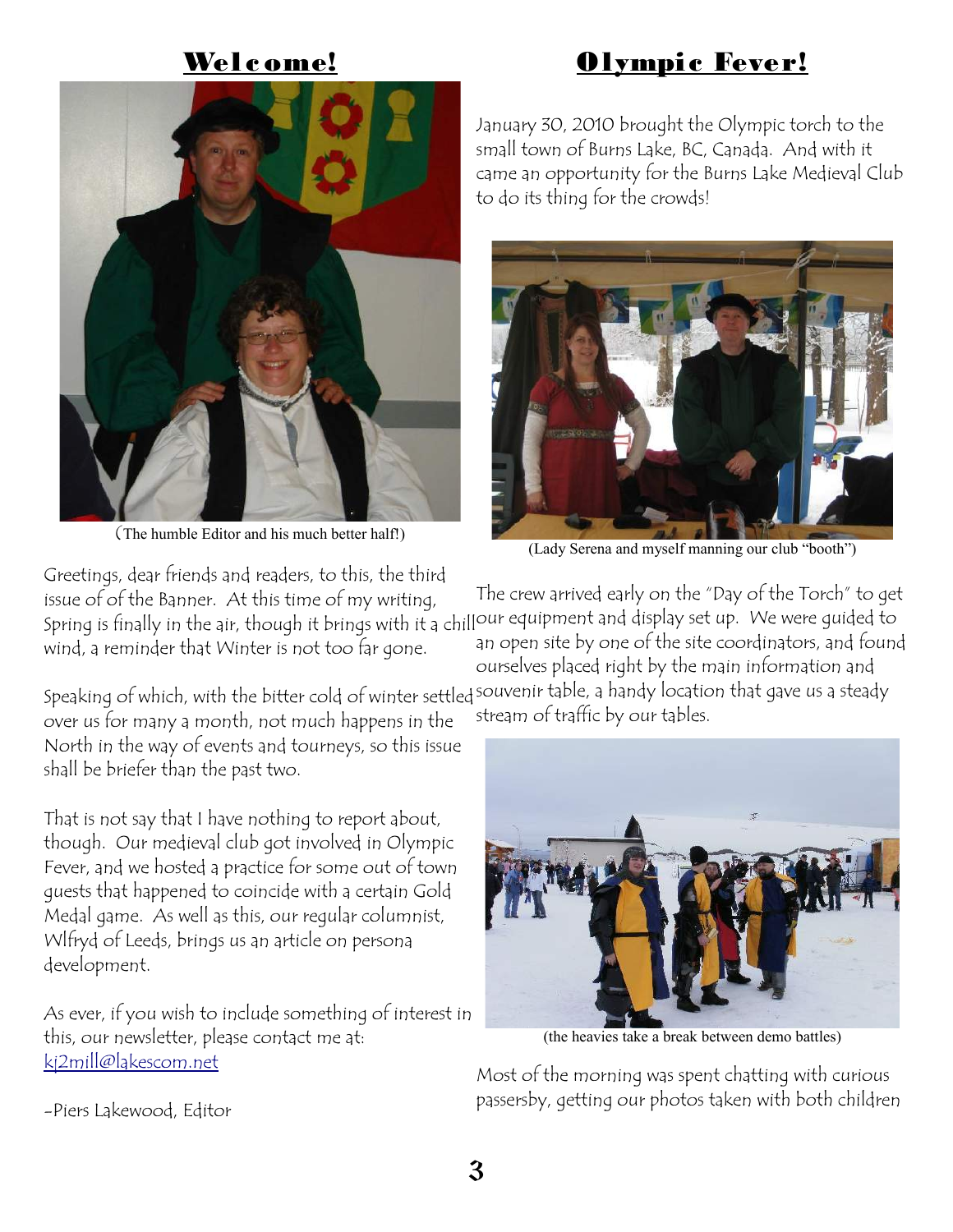and adults, and answering questions about our club and the activities we do in it.. A few people were interested enough to find out about our practice times, what was required to join ("An interest in things medieval" was our usual response) and where could they find the fascinating clothing?



(much more fun than a snowball fight! -photo by Lady Serena)

The rest of the day went as well as the morning. The weather was cold but windless, and although the skies threatened snow, none was forthcoming while we entertained. Our club did two demonstrations during the day, one each of Heavy Fighting and Rapier. Both displays were well received (the children especially loved the noise of the heavies) by the crowds.

Finally, shortly after noon, the announcement was made that the torch had arrived on site. Our lads quickly lined up on either side of the torch run and helped to usher it into the site. Afterward, our heavy fighters were approached by some of the VANOC officials, who posed with them for photographs, and two of our members, Lady Serena and Lord Madyn, videotaped an Olympic message to be seen during the Olympics itself!

Finally, it became time to pack up and leave. We said goodbye to our wonderful out of town guests, Lady Medb and Lord Bart , who came from parts farther North to help us put on a show. Thanks again, folks!



(In between battles, chatting up the locals. -photo by Lady Serena)

All in all, we felt it was a good opportunity for the Burns Lake Medieval Club to show our town what we were all about; after all, you really couldn't get any greater exposure!

#### Gold Medal Practice

In keeping with the Olympic theme, the BLMC held a combined Heavy/Rapier practice on the 28<sup>th</sup> of February... which just happened to be during the Gold Medal Hockey game between Canada and the USA. Assurances were made to all those involved that yes, there would definitely be a television made available to make sure no one missed the game.



(The two sides gather for the initial face-off!)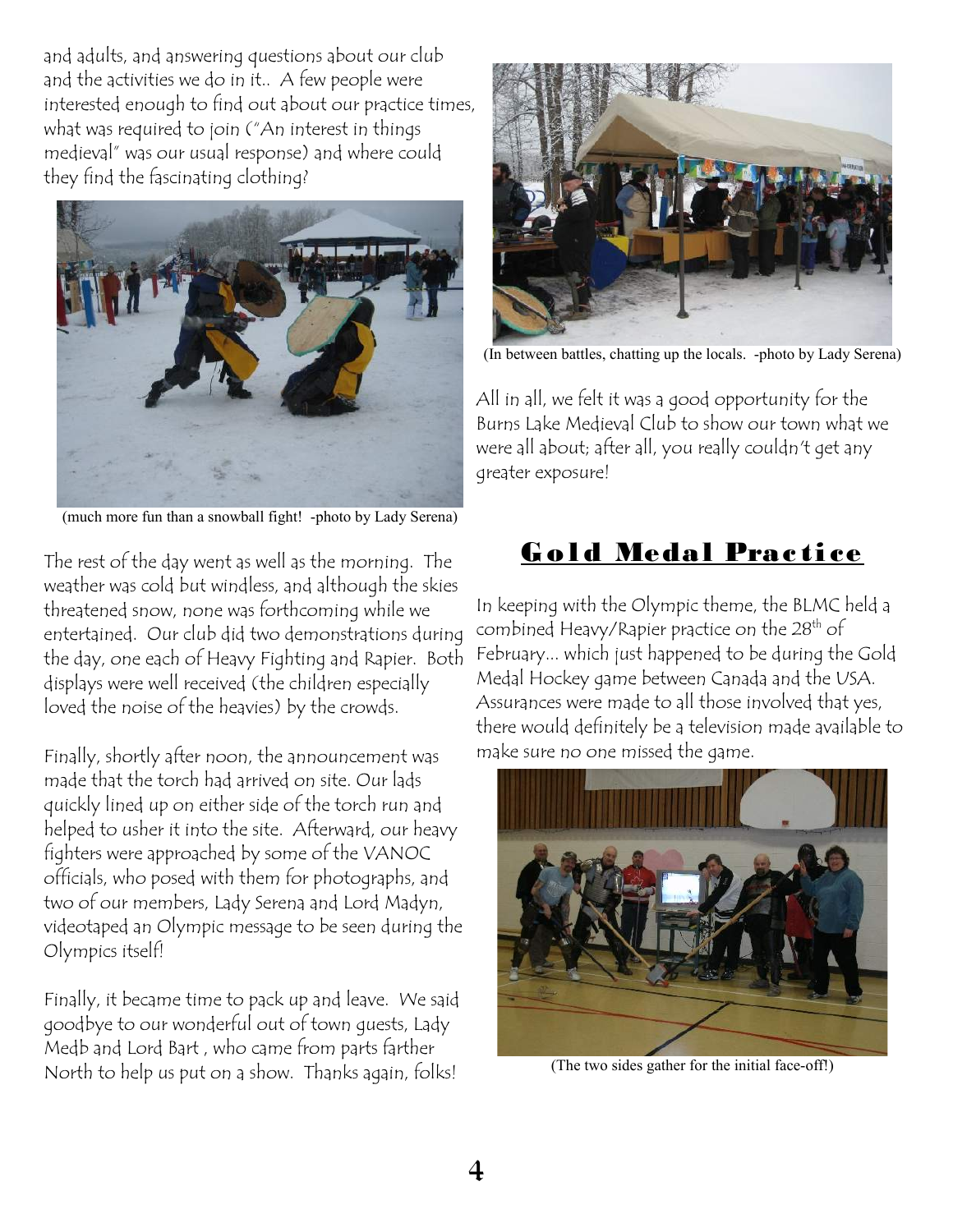The masses thus kept amused and happy, we were ready as the game went into overtime. Many "ooohs" and to proceed with our workout. Once again we had spread the word to our out of town colleagues, and a few braved the weather to make their way to Burns Lake.

A brisk pace was set by both sides during the practice (giving all time to check the score between drills), before we broke into pairings to duel.



(HL Liam and Lord Piers working on parries...)

"ahhhs" were heard as the teams traded chances, and finally a joyous noise was heard when the puck slid into the USA net, and Canada had won! After the game, the populace cleaned up and packed their gear away for the next time. Finally, the group made its way from the local practice site to the local eatery for good food, good drink and great company.

### Who's Your Pope?

-by Wlfryd of Leedes

For those of you interested in persona development "Who is the Pope?" is a question that most people in mundane life can answer without hesitation. In persona this is a question we should be able to answer as well. If you want to know who your pope is, in period, check out the following website:

<http://www.newadvent.org/cathen/12272b.htm>

There are also biographies of the popes listed throughout the medieval period.



(Lord Madyn and Kurgan the Mad duel to the pain!)

The practice eventually broke up as the hockey game neared its completion. A crowd formed about the TV

Now having stated all of this I would like to digress into the purpose of my article. Some in the SCA have chosen a time period and can calculate when they were born and tell us about where they came from in relation to history. I have chosen to take that one step further, my persona story continues to evolve, as I age mundanely, I also age in persona. I have now reached the extremely old age of 53 in persona and the year for me is now 1359. If you have been to the pope web page you will know that Innocent VI is my Pope, but what you may not know is that Wlfryd recently visited the home of my Pope in Avignon, France.

On a recent tour to Paris, Provence and Barcelona I had an opportunity to tour the Palais des Papes. Having toured the Palace of the Pope I can now add that Wlfryd has had the opportunity to travel to Southern France and seek an audience with the Pope, Innocent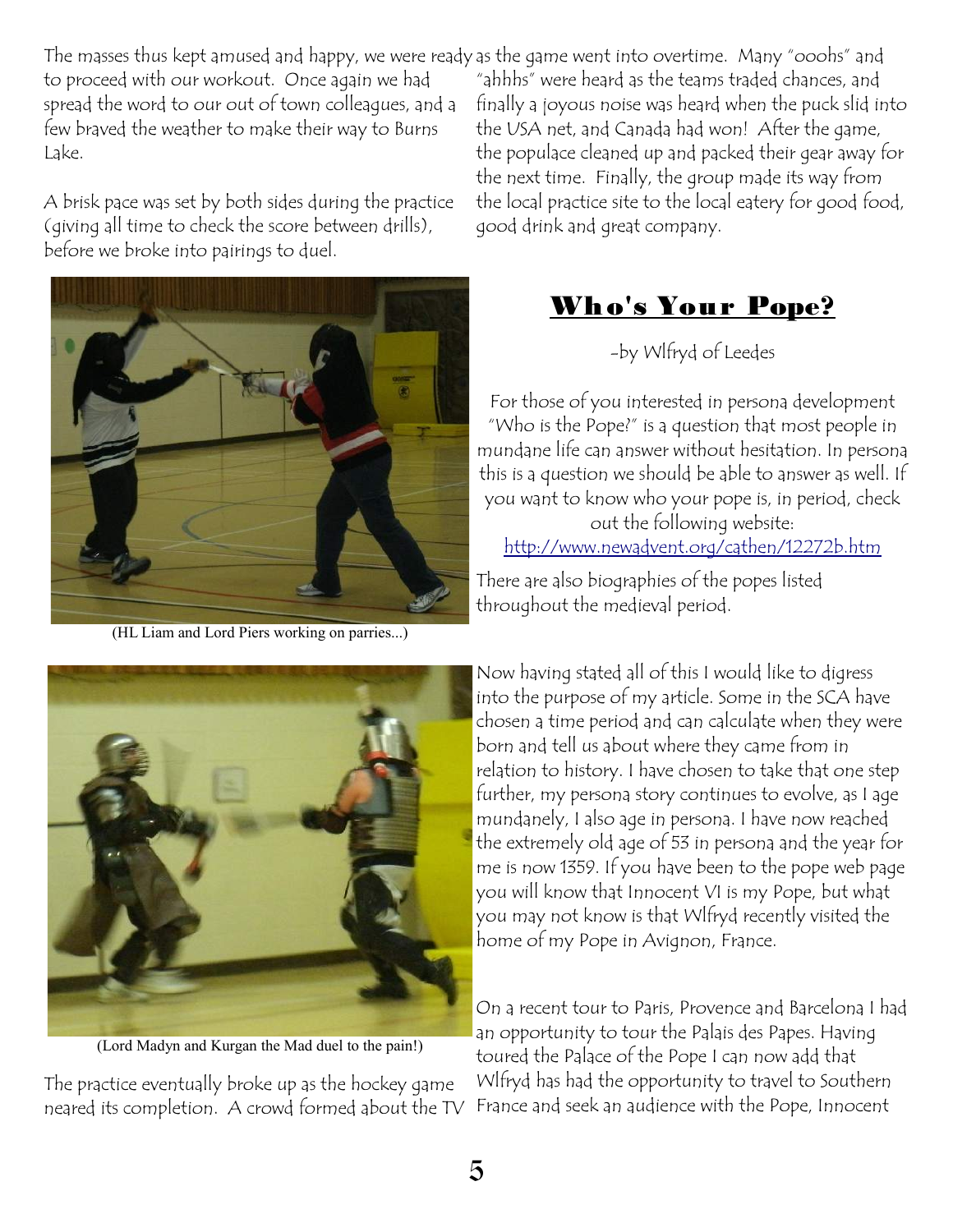VI. I could add that the weather was quite cold and there was even snow in parts of the countryside, a rarity in southern France. I enjoyed the journey to Avignon and the historical and theological discussions that ensued related to this time in history with other theologians and academics in Avignon. While the Popes were guests of the French King living in Avignon, rather than Rome, this period in history became known as the Babylonian Captivity. The Papacy Archery Defenders. We hope you will join us in our

#### Upcoming Events

#### Penquin Crusade: May 1,-2<sup>nd</sup> Cae Mor (Kitimat, BC)

in Rome claim the Pope was kidnapped, and the schism Crusade for Knowledge and Skills. The Shire of Cae Mor would like to invite you to join their Annual Penguin Crusade May 1st and 2nd with a Tavern night on April 30th. There will be classes, a feast and we will also be choosing our Heavy, Rapier and

that resulted when the papacy began to elect a Pope in Rome as well as the Pope in Avignon led to discussions Friday April 30th over which Pope was indeed God's representative on earth.



(Pope Innocent VI)

If you would like more information or to discuss architecture, construction, or ornamentation and decoration in period, history as it applies to Avignon or the Pope feel free to engage me in conversation. I could describe in detail the vaulting in the Grand Tinel, - <u>rhia\_the\_shrew@yahoo.ca</u> - 250-632-3709. or the joisting in the floors of the Tinel, rooms of the Papal Palace. Rhiannon was captivated by my descriptions of the tapestries and frescoes depicting the **Tavern Location:** #31-863 Lakahas Blvd., Kitimat, B.C. Saints, daily life of the nobility, and decorative designs in the palace of the Pope. I am also happy to add that although I did not personally see the Pope while in Avignon I returned home with his blessing.

Tavern Night7:00pm

Saturday May 1st Site Opens9:00am [Classes](http://caemor.tirrigh.org/classes.html) Start10:00am Lunch12:00pm [Classes](http://caemor.tirrigh.org/classes.html) Resume1:00pm Archery Tourney4:00pm [Feast7](http://caemor.tirrigh.org/feast.html):00pm Court TBA

Sunday May 2nd Heavy and Rapier Tourneys10:00am Site Closes2:00pm

[Class Schedule](http://caemor.tirrigh.org/classes.html) to be announced at a future date.

Please ensure that you reserve your tickets for the Feast PRIOR TO APRIL 17, 2010. To reserve your ticket, please contact the Feastocrat Rhiannon of Shrewsbury

Directions: Make your best way to Kitimat. Follow the highway (Haisla Blvd.) down the hill to the second set of lights, turn left onto Lahakas Blvd. Follow Lahakas past the mall on the left, past the Husky Station on the left, and the Police station on the left. Turn Right into the parking lot of the U-shaped condos. #31 is the last condo on the right.